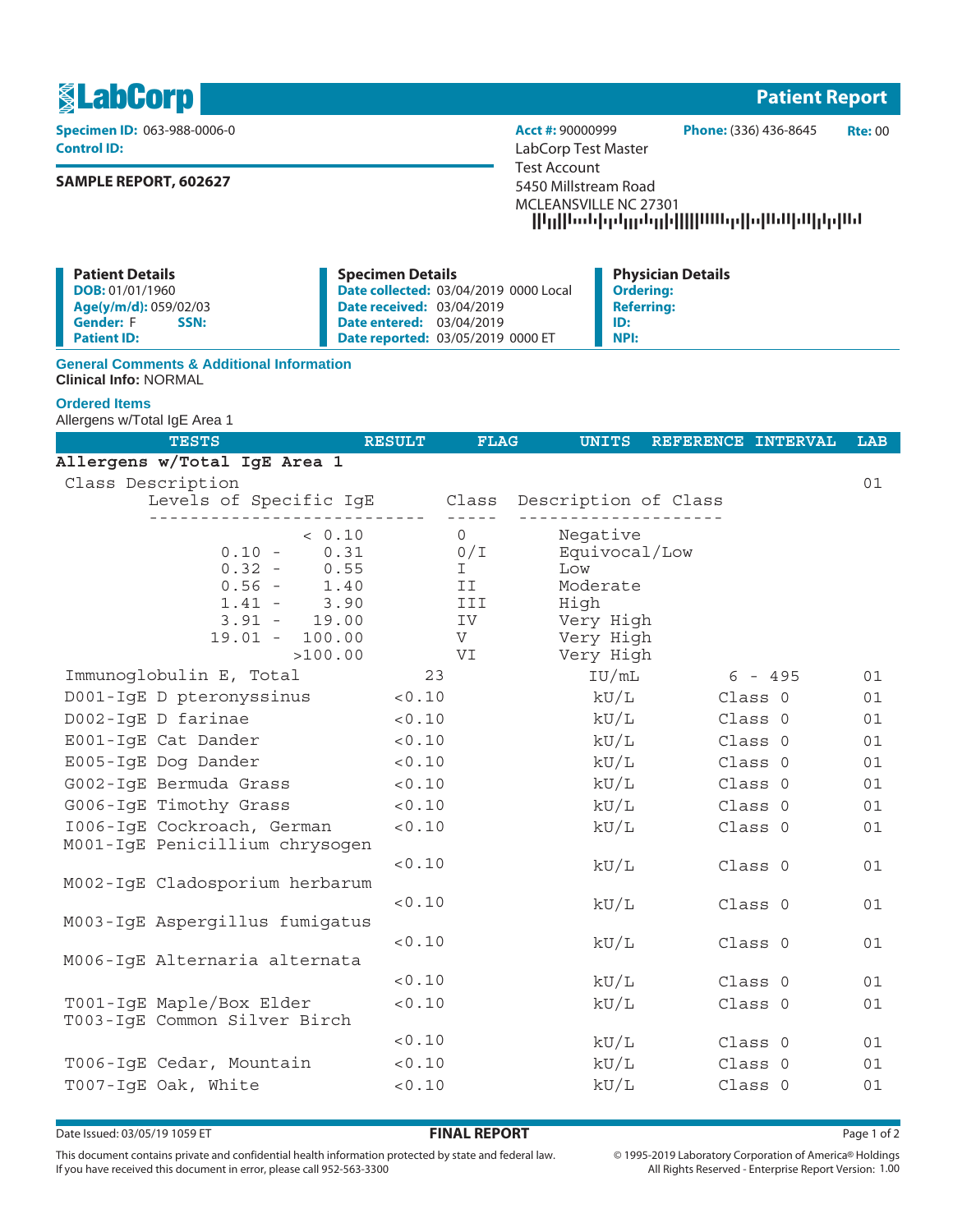| <b>SLabCorp</b>                                                         |                    |               |             |                                                                             |                          | <b>Patient Report</b> |     |
|-------------------------------------------------------------------------|--------------------|---------------|-------------|-----------------------------------------------------------------------------|--------------------------|-----------------------|-----|
| Patient: SAMPLE REPORT, 602627<br>DOB: 01/01/1960<br><b>Patient ID:</b> | <b>Control ID:</b> |               |             | Specimen ID: 063-988-0006-0<br><b>Date collected: 03/04/2019 0000 Local</b> |                          |                       |     |
| <b>TESTS</b>                                                            |                    | <b>RESULT</b> | <b>FLAG</b> | <b>UNITS</b>                                                                | REFERENCE INTERVAL       |                       | LAB |
| T008-IqE Elm, American                                                  |                    | < 0.10        |             | kU/L                                                                        | Class 0                  |                       | 01  |
| T010-IqE Walnut<br>T011-IgE Maple Leaf Sycamore                         |                    | < 0.10        |             | kU/L                                                                        | Class 0                  |                       | 01  |
|                                                                         |                    | < 0.10        |             | kU/L                                                                        | Class 0                  |                       | 01  |
| T014-IgE Cottonwood                                                     |                    | < 0.10        |             | kU/L                                                                        | Class 0                  |                       | 01  |
| T015-IgE Ash, White                                                     |                    | < 0.10        |             | kU/L                                                                        | Class 0                  |                       | 01  |
| T070-IgE White Mulberry                                                 |                    | < 0.10        |             | kU/L                                                                        | Class 0                  |                       | 01  |
| W001-IgE Ragweed, Short                                                 |                    | < 0.10        |             | kU/L                                                                        | Class 0                  |                       | 01  |
| W006-IqE Muqwort                                                        |                    | < 0.10        |             | kU/L                                                                        | Class 0                  |                       | 01  |
| W014-IqE Piqweed, Common                                                |                    | 0.10          |             | kU/L                                                                        | Class 0                  |                       | 01  |
| W018-IqE Sheep Sorrel                                                   |                    | 0.10          |             | kU/L                                                                        | Class 0                  |                       | 01  |
| E072-IgE Mouse Urine                                                    |                    | < 0.10        |             | kU/L                                                                        | Class 0                  |                       | 01  |
| <b>BN</b><br>01                                                         | LabCorp Burlington |               |             |                                                                             | Dir: Sanjai Nagendra, MD |                       |     |

1447 York Court, Burlington, NC 27215-3361

This document contains private and confidential health information protected by state and federal law.

If you have received this document in error, please call 952-563-3300

For inquiries, the physician may contact **Branch: 800-222-7566 Lab: 336-436-2762**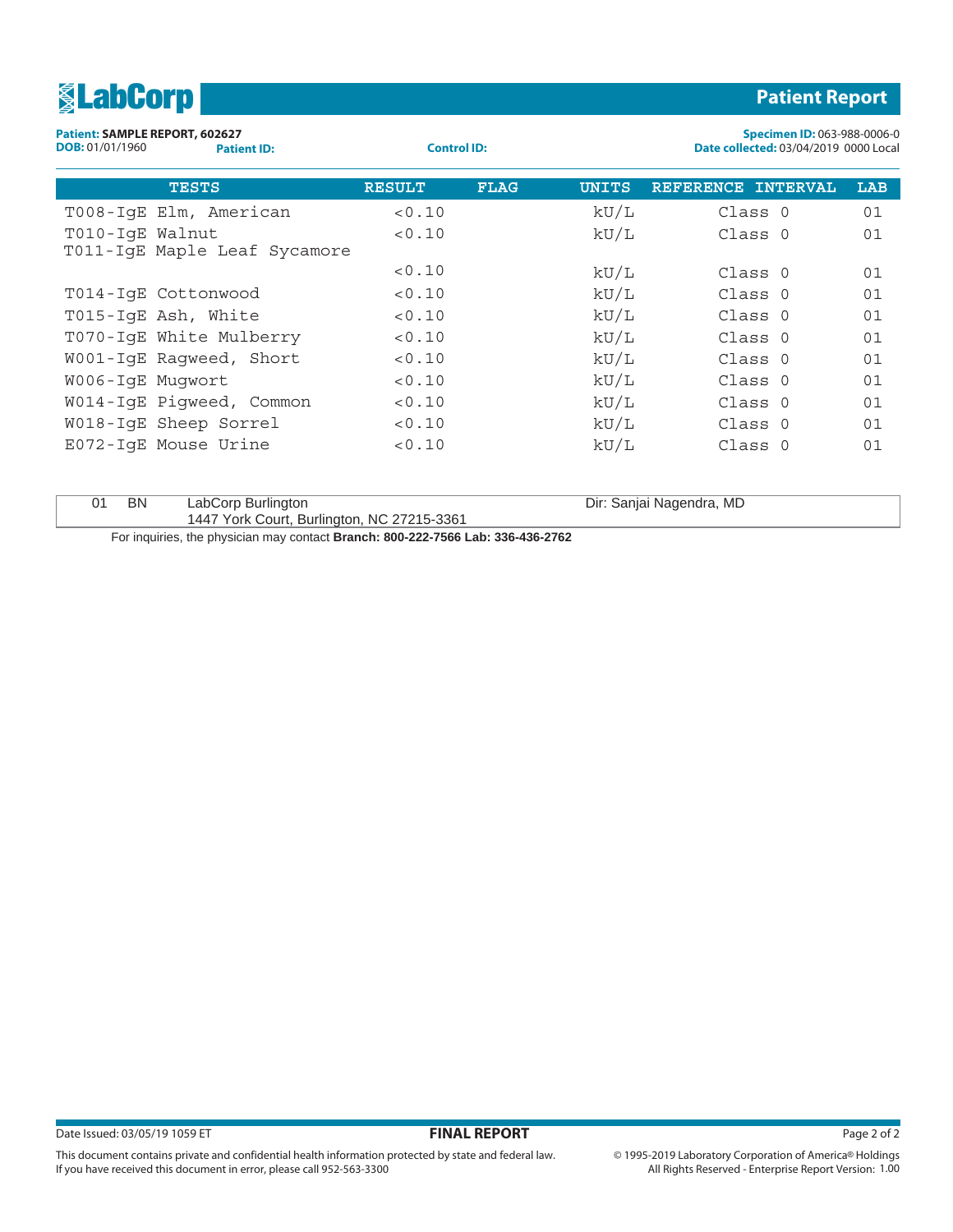1 **Patient Report**

**Control ID:** LabCorp Test Master

# **SAMPLE REPORT, 602627**

**Specimen ID:** 063-988-0005-0 **Acct #:** 90000999 **Phone:** (336) 436-8645 **Rte:** 00 Test Account 5450 Millstream Road MCLEANSVILLE NC 27301 --------------------

| <b>Patient Details</b>   | <b>Specimen Details</b>                      | <b>Physician Details</b> |
|--------------------------|----------------------------------------------|--------------------------|
| DOB: 01/01/1960          | <b>Date collected: 03/04/2019 0000 Local</b> | <b>Ordering:</b>         |
| Age(y/m/d): 059/02/03    | <b>Date received: 03/04/2019</b>             | <b>Referring:</b>        |
| <b>Gender: F</b><br>SSN: | <b>Date entered: 03/04/2019</b>              | ID:                      |
| <b>Patient ID:</b>       | Date reported: 03/05/2019 0000 ET            | NPI:                     |

## **General Comments & Additional Information Clinical Info:** ABNORMAL

### **Ordered Items**

Allergens w/Total IgE Area 1

| <b>TESTS</b>                                      | <b>RESULT</b> | <b>FLAG</b>   | <b>UNITS</b>         | REFERENCE INTERVAL | <b>LAB</b> |
|---------------------------------------------------|---------------|---------------|----------------------|--------------------|------------|
| Allergens w/Total IgE Area 1                      |               |               |                      |                    |            |
| Class Description                                 |               |               |                      |                    | 01         |
| Levels of Specific IgE Class Description of Class |               | $- - - - - -$ |                      |                    |            |
| < 0.10                                            |               | $\Omega$      | Negative             |                    |            |
| 0.31<br>$0.10 -$                                  |               | 0/L           | Equivocal/Low        |                    |            |
| $0.32 - 0.55$                                     |               | T             | Low                  |                    |            |
| $0.56 - 1.40$                                     |               | II            | Moderate             |                    |            |
| $1.41 - 3.90$<br>$3.91 - 19.00$                   |               | III<br>IV     | High<br>Very High    |                    |            |
| $19.01 - 100.00$                                  |               | V             | Very High            |                    |            |
| >100.00                                           |               | VI            | Very High            |                    |            |
| Immunoglobulin E, Total                           | 987           |               | High<br>IU/mL        | $6 - 495$          | 01         |
| D001-IgE D pteronyssinus                          |               |               | 2.56 Abnormal $kU/L$ | Class III          | 01         |
| D002-IgE D farinae                                |               | 2.30 Abnormal | kU/L                 | Class III          | 01         |
| E001-IgE Cat Dander                               | < 0.10        |               | kU/L                 | Class 0            | 01         |
| E005-IgE Dog Dander                               | < 0.10        |               | kU/L                 | Class 0            | 01         |
| G002-IgE Bermuda Grass 0.35 Abnormal              |               |               | kU/L                 | Class I            | 01         |
| G006-IgE Timothy Grass                            |               | 1.00 Abnormal | kU/L                 | Class II           | 01         |
| 1006-IqE Cockroach, German                        | < 0.10        |               | kU/L                 | Class 0            | 01         |
| M001-IgE Penicillium chrysogen                    |               |               |                      |                    |            |
|                                                   | 0.10          |               | kU/L                 | Class 0            | 01         |
| M002-IqE Cladosporium herbarum                    | 0.10          |               |                      |                    |            |
| M003-IqE Aspergillus fumigatus                    |               |               | kU/L                 | Class 0            | 01         |
|                                                   | 0.10          |               | kU/L                 | Class 0            | 01         |
| M006-IgE Alternaria alternata                     |               |               |                      |                    |            |
|                                                   | < 0.10        |               | kU/L                 | Class 0            | 01         |
| T001-IgE Maple/Box Elder                          | 0.10          |               | kU/L                 | Class 0            | 01         |
| T003-IgE Common Silver Birch                      |               |               |                      |                    |            |
|                                                   | < 0.10        |               | kU/L                 | Class 0            | 01         |
| T006-IgE Cedar, Mountain                          | < 0.10        |               | kU/L                 | Class 0            | 01         |
| T007-IqE Oak, White                               | < 0.10        |               | kU/L                 | Class 0            | 01         |

Date Issued: 03/05/19 1058 ET **FINAL REPORT** Page 1 of 2

This document contains private and confidential health information protected by state and federal law. If you have received this document in error, please call 952-563-3300

 $\circledcirc$  1995-2019 Laboratory Corporation of America  $\circledcirc$  Holdings All Rights Reserved - Enterprise Report Version: 1.00